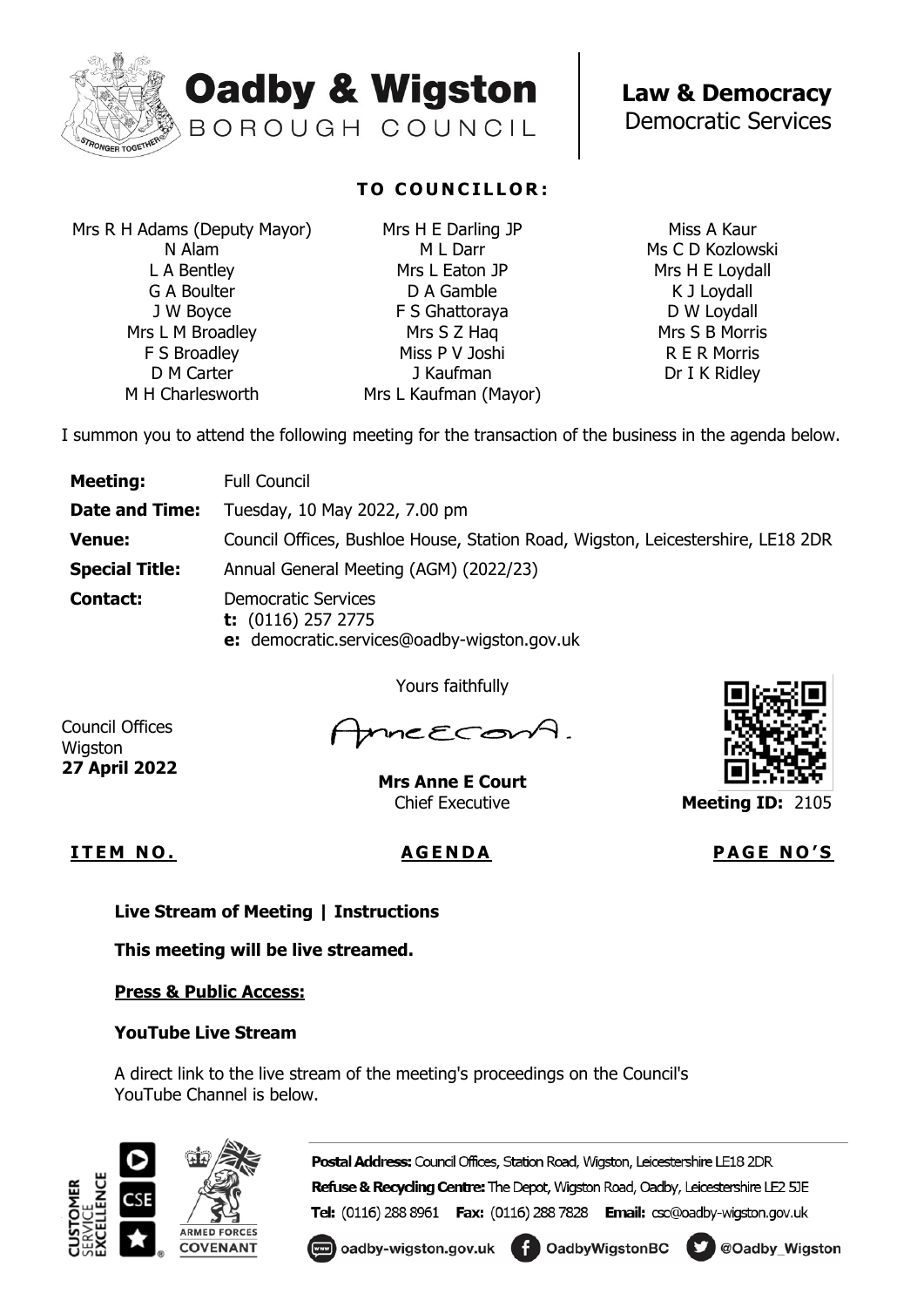<https://youtu.be/XBjJZbQYfRU>

#### **1. Calling to Order of the Meeting**

The meeting of the Council will be called to order to receive Her Worship The Mayor and Deputy Mayor.

#### **2. Apologies for Absence**

To receive apologies for absence from Members to determine the quorum of the meeting in accordance with Rule 7 of Part 4 of the Constitution.

#### **3. Declarations of Interest**

Members are reminded that any declaration of interest should be made having regard to the Members' Code of Conduct. In particular, Members must make clear the nature of the interest and whether it is 'pecuniary' or 'non-pecuniary'.

### **4. Mayor's Announcements**

To receive any announcements from the Mayor in accordance with Rule 2 of Part 4 of the Constitution.

#### **5. Mayor's Award(s)**

To confer any Mayor's Award(s) for the ensuring municipal year 2022/23.

#### **6. Address by Her Worship The Mayor**

An address by Her Worship Councillor Mrs Lily Kaufman

#### **7. Appreciations**

To receive any appreciations for the outgoing Mayor and Deputy Mayor.

### **8. Election of the Mayor (2022/23)**

To elect the Mayor of the Council for the ensuing municipal year 2021/22 in accordance with Article 2.9.1 of Part 2 and Rule 1.1.2 of Part 4 of the Constitution.

### **9. Election of the Deputy Mayor (2022/23)**

To elect the Deputy Mayor of the Council for the ensuing municipal year 2022/23 in accordance with Article 2.9.1 of Part 2 and Rule 1.1.3 of Part 4 of the Constitution.

### **10. Appointment of Council Bodies and Membership Sizes (2022/23) 4 - 8**

Report of the Head of Law & Democracy / Monitoring Officer Report of the Legal & Democratic Services Manager / Deputy Monitoring Officer

#### **11. Appointment of Office Holders and Members to Council and Outside Bodies (2022/23) 9 - 22**

Report of the Legal & Democratic Services Manager / Deputy Monitoring Officer Report of the Democratic & Electoral Services Officer

#### **12. Schedule of Council and Allied Meetings (2022/23) 23 - 47**

Report of the Legal & Democratic Services Manager / Deputy Monitoring Officer

## **Full Council (AGM)**

Printed and published by Democratic Services, Oadby and Wigston Borough Council, Council Offices, Station Road, Wigston, Leicestershire, LE18 2DR

Tuesday, 10 May 2022, 7.00 pm